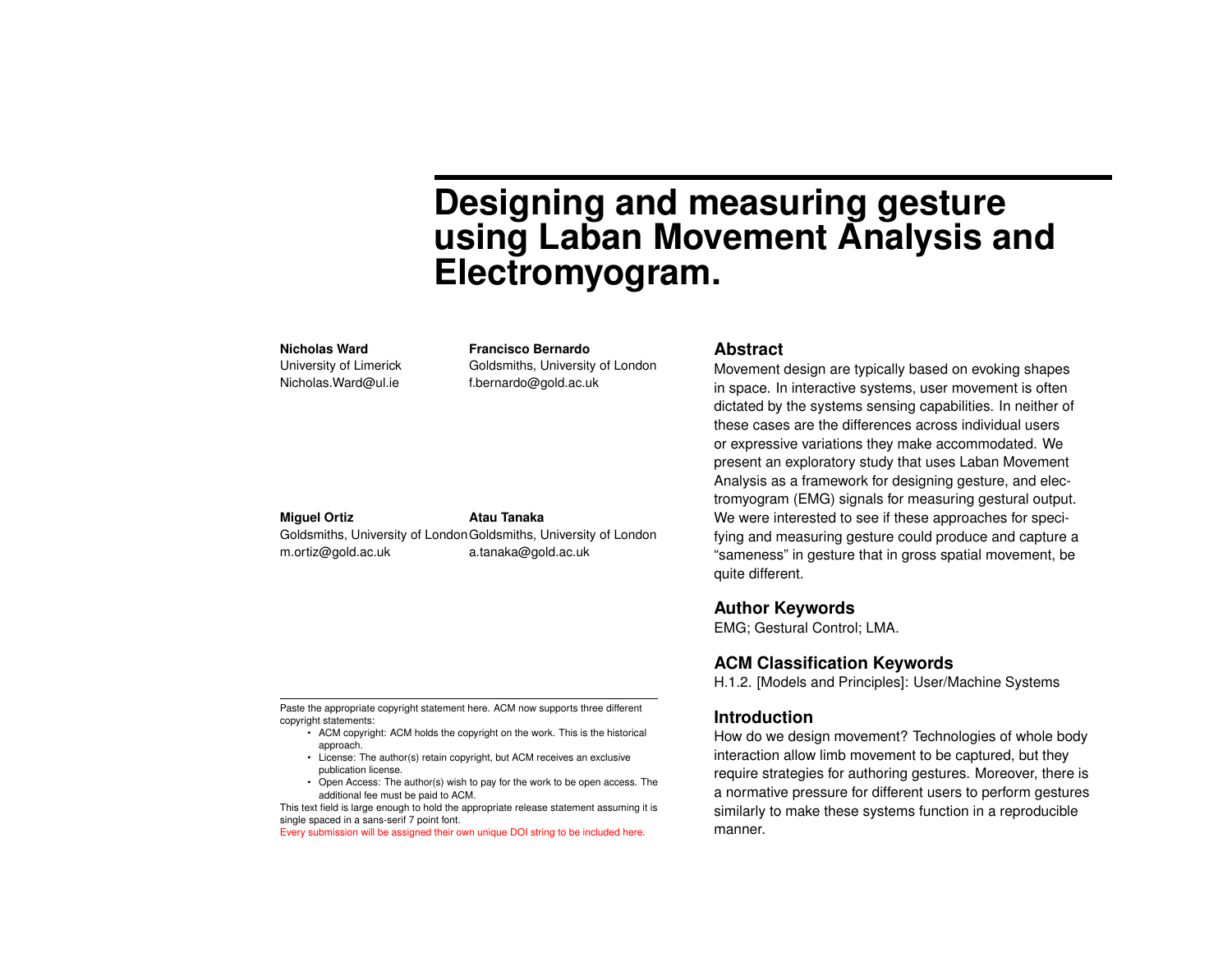The specification of gesture typically takes place by indicating trajectories based on limb position, often leading to the specification of posture. Trajectories can be described as elemental shapes to be executed by "drawing" in space[\[3\]](#page-4-0)[\[4\]](#page-4-1)[\[16\]](#page-5-0).

The design of movement by specifying shapes do not account for nuance and complex combinations of natural gesture. We propose a method, based on Laban Movement Analysis (LMA)[\[9\]](#page-5-1) to author gesture sequences in a way that allows us to break sequences into their component parts. We capture the gesture using physiological signals of the muscle, the electromyogram (EMG) to detect nuances of speed and scale. By using gesture design measurement approaches independent of the Cartesian space in which movement took place, we were interested to see if these qualities with individual variants, could be considered the "same" gesture by a computational system.

# **Background and related work**

*Analyzing, Learning, and Interacting with Movement* LMA is a method and lexicon for describing and categorising body movement. It has been used in interaction de-sign[\[11\]](#page-5-2)[\[17\]](#page-5-3). Here, we wanted to see if LMA terms could be used not in the analysis of gesture, but in its design and specification.

Anderson and Bischof[\[2\]](#page-4-2) discuss the learnability of a gesture set as a key problem for gesture based interfaces. Rokeby discusses the use of a metaphor to encourage users of the early Very Nervous System (VNS)[\[15\]](#page-5-4) to move in a manner the system responds to.

Dance has been used to design movement based interaction[\[8\]](#page-5-5). Moen [\[13\]](#page-5-6) explores movement awareness and "kinaesthetic sense" in a dance course. Loke and Robertson[\[12\]](#page-5-7) examined transfer of choreographic methods to

technology design. Hashim et al use effort theory as the basis for their framework for graceful movement in interaction[\[5\]](#page-4-3). Alaoui[\[1\]](#page-4-4) describes a framework that uses movement quality as interaction modality, integrating feedback and display.

#### *Space and Effort in LMA*

LMA presents a comprehensive lexicon for the description of movement. The *kinesphere* is the space around the body whose periphery can be reached. Three sizes of kinesphere use are defined, small, medium and large, referring to close to the body, at about elbow distance away, and as far as the mover can reach respectively.

There are three *approaches* to the kinesphere: *central*, where the kinesphere is revealed with movement radiating out from and coming back to the centre of the body; *peripheral*, where the kinesphere is revealed by movement along the edge of the kinesphere which maintains a distance from the centre and; and *transverse*, where the kinesphere use is revealed by movement which cuts or sweeps through the space revealing the space between the centre and the edge.

Movement is considered in terms of how it unfolds with relation to the *vertical*, *sagittal* and *horizontal* dimensions with each dimension having a "spatial pull. Motion in two of the dimensions constitute movement in a plane. Movement in each of the cardinal planes (vertical, horizontal, sagittal) is movement which invests in two spatial pulls at the same time. In the study described below, we used this subset of the LMA lexicon to design and specify gesture.

#### *Multimodal Sensing of Gesture*

We have previously demonstrated multimodal analysis of arm gesture execution using inertial and physiological sensors, identifying modes of synchroniticity, coupling, and cor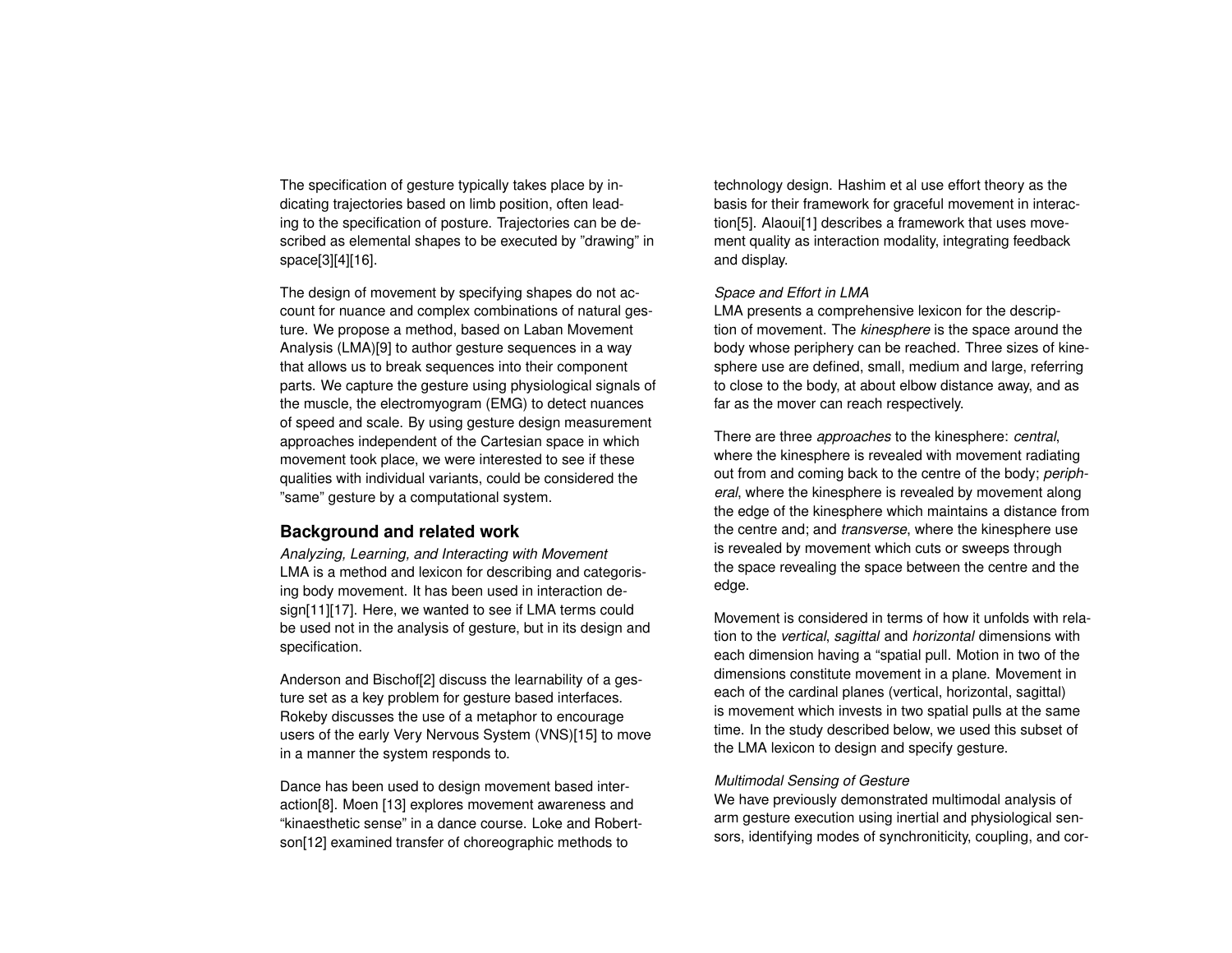releation as salient. Non-specialist users were able to reproduce sonic examples differentiating two different modes of muscle sensing, the mechanomygram (MMG) and electromyogram (EMG) [\[3\]](#page-4-0). Subjects were able to expressively vary gesture "power," which was measured by the instantaneous amplitude of the EMG. In recent unpublished work, we found that there is a high variability of gesture execution across users and even within trials by a single user, if a gesture is described by endpoint posture. This points to the problem of specification of gesture and the elaboration of what it means to perform (or not) the "same gesture".

#### **Study**

We conducted an autoethnographic gesture-design workshop [\[10\]](#page-5-8). Based on Jensen et al.'s "action before product" approach[\[7\]](#page-4-5), we wanted to place an emphasis on designing the actions that an interactive system (such as a digital musical instrument) might exploit, before designing the interaction mapping. By using LMA to focus on movement qualities rather than absolute trajectories, we were interested to specify and measure "how" the gesture was executed.

There were three workshop participants, all researchers with specific interest in interactive musicperformance. The workshop leader had theoretical knowledge of LMA, was not Laban certified. One of the participants had extensive experience in musical applications of EMG, while the third had experience in motion-capture for multimedia performance.

We acquired 8 channels of EMG data in a circular formation around the dominant forearm of each participant and IMU data consisting of 3-axis accelerometer, 3-axis gyroscope, using the commercial Myo device. (Fig. [1\)](#page-2-0). Raw data from the device was captured using custom software written in Max/Msp and recorded for offline analysis.

<span id="page-2-0"></span>

**Figure 1:** Position of the device on the forearm.

The workshop began with a discussion of the main categories of LMA and their subcategories [\[6\]](#page-4-6). The four main categories of the Effort system, Space, Weight, Time and Flow were described. Having explored the 4 effort qualities and after attempting to devise movement that epitomised each Effort quality polarity we decided to focus on Time Effort and Flow Effort.

Following the initial discussion, participants were asked to devise a simple one-arm movement phrase that explored specific polarities of two or three qualities. Each participant demonstrated the movement phrase they had devised whilst describing its progression using the LMA terms they had focused on during its definition. (Fig. [2,](#page-3-0) [3\)](#page-3-1). Each phrase was executed with variation of "flow", first free flow and then bound flow.

Similarity between *free* and *bound* versions of the gestures was measured by taking the Euclidean distance between each channel of EMG (Figur[e4\)](#page-3-2).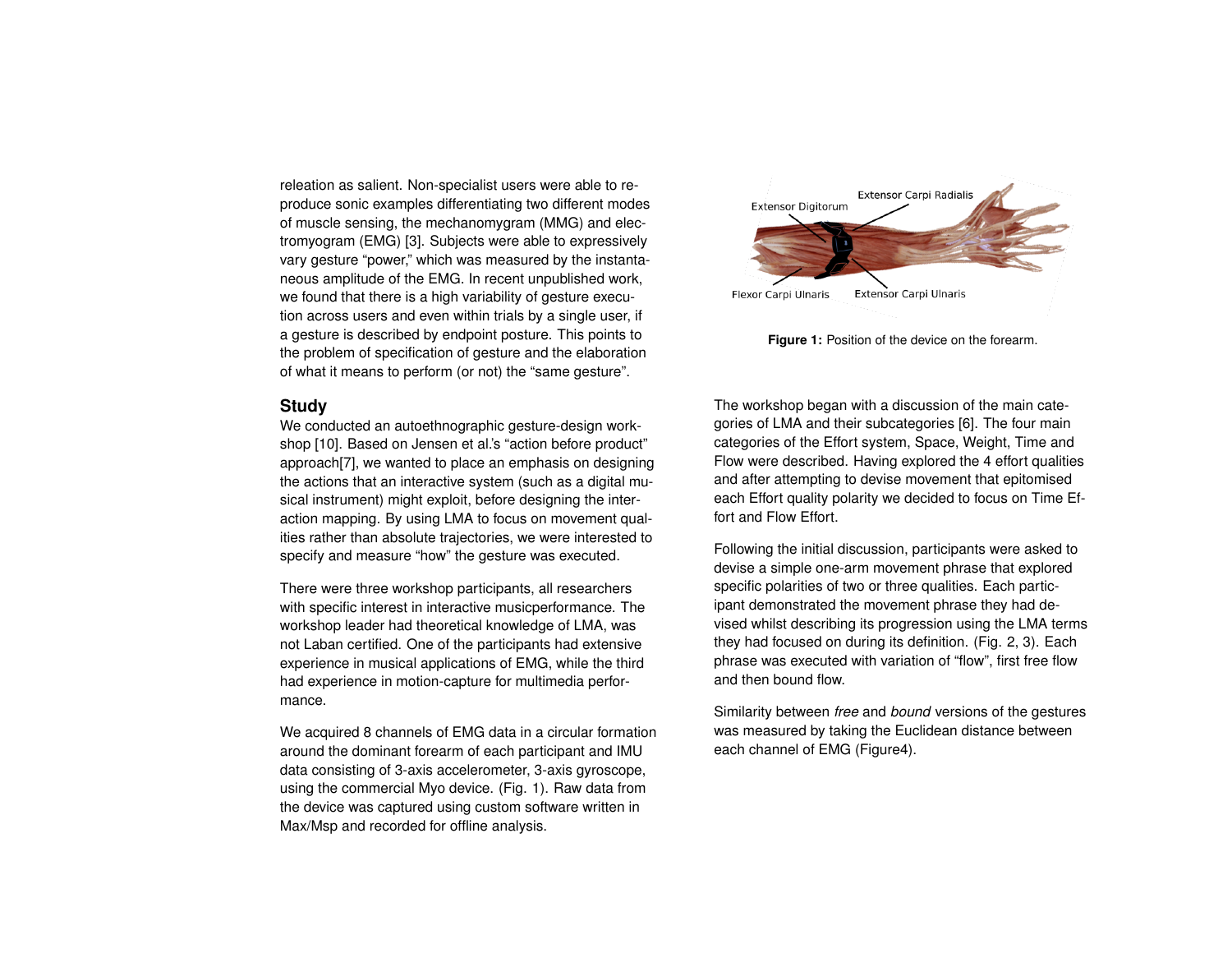<span id="page-3-0"></span>

**Figure 2:** Horizontal, Vertical, and Sagittal planes

<span id="page-3-1"></span>

**Figure 3:** Central to Peripheral approaches to the Kinesphere.

<span id="page-3-2"></span>

**Figure 4:** EMG amplitude for *free* (green) vs. *bound* (blue).

# **Discussion**

*Auto Ethnographic Analysis*

Each participant provided a report of their experience during the workshop. We focused on two main questions: 1) to assess the usefulness of LMA to conceptualise and design a sequence of distinct gesture, and 2) how LMA helped in communicating amongst one another to teach and learn the different gesture sequences.

We found that the LMA vocabulary was useful in allowing for a systematic exploration of movement. It supported discussion and communication amongst the workshop group and allowed us to make suggestions for new movements based on what one participant was doing. Furthermore, it helped to identify the specific qualities that we were most interested in with the movement. Participants stated that they worries less about the specific trajectory of the hand as long as it was in the correct "plane", or showed the correct approach to the kinesphere. The abstraction that LMA provides allowed us to focus on movement phrases, not sequences of individual gestures. This permitted us to access the sensation when changing an LMA qualities within the Laban-defined continuum.

# *Data Analysis*

Our data analysis methodology provides a good measure of similarity between pairs of signals, this means that if the number of trials is increased it will be necessary to calculate all possible pair combinations. Due to the fact that all trials would represent a free interpretation of the gesture guides by each participant, there is no ideal template or model for each gesture within the context of the study (no ground truth). Methodologies for data reduction of all pairwise comparison need to be explored.

The study and subsequent analysis showed a potential for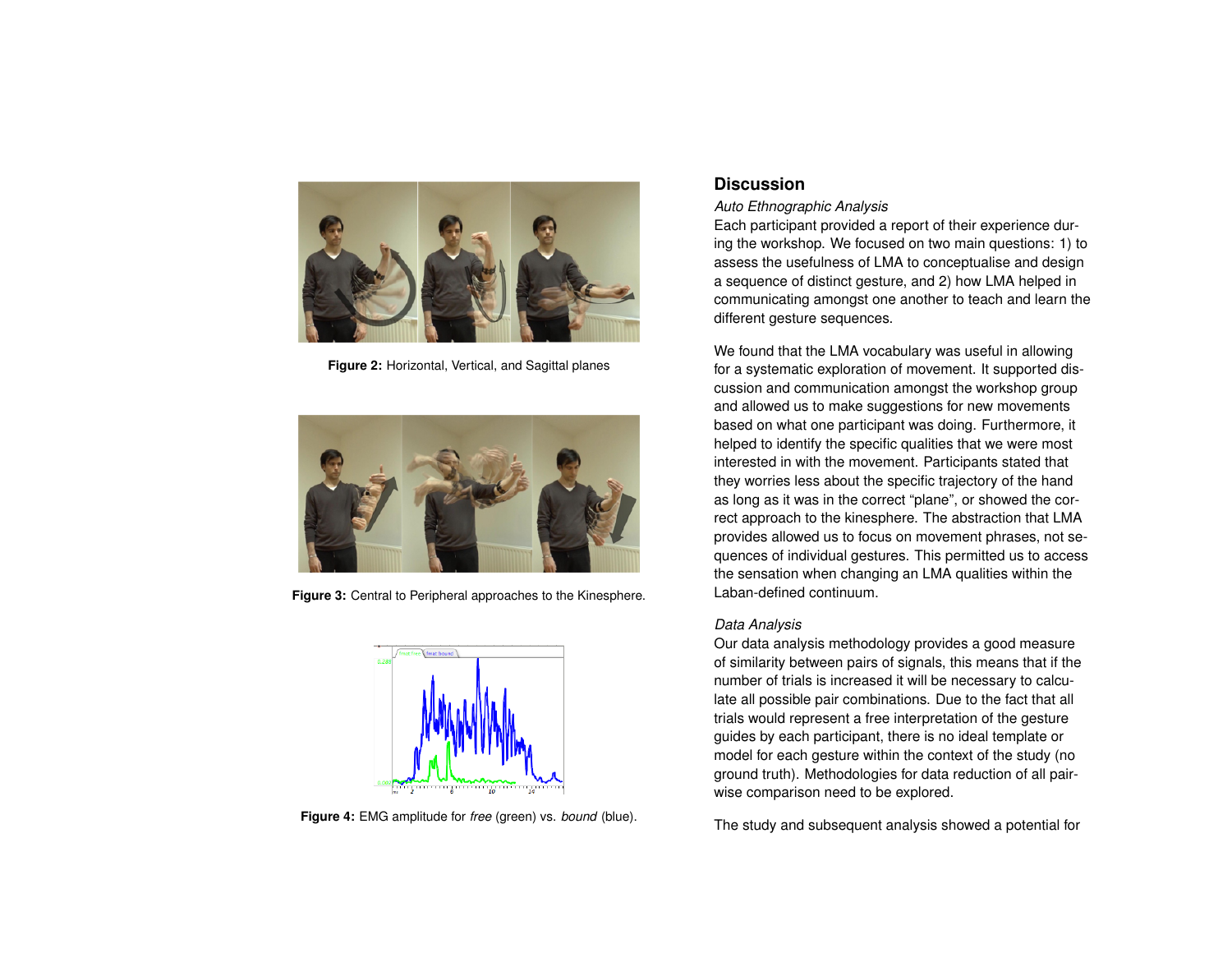this approach, but pointed out specific challenges that need to be addressed. For a quantitative analysis, we would need to establish a pre-processing methodology to be able to compare similarity between signals of different temporal ranges. The signals need to be normalised to the same scale while the ratios between them need to be kept consistent. An option for accomplishing this would be to find the local Maxima for each gesture pair, scale it to a consistent range (0.0 - 1.0) and apply the same scaling coefficients for each signal pair.

## **Conclusions**

The study as presented here demonstrates the perceived usefulness of LMA in gesture authoring, with potential to be validated in further work, and applied to application cases such as the design of Digital Musical Instruments (DMI). LMA-based gesture design, and subsequent physiological sensing and data analysis provide an interesting specification and measure of gesture that are independent of a Cartesian coordinate basis for representing gross movement. This points out the possibility of these techniques to be pertinent in the study of subtle, expressive gesture that may result from the same intention by users but vary in their actual execution.

# **Acknowledgments**

We gratefully acknowledge the grant from the European Research Council (1692799.8 META-GESTURE MUSIC) which has made this work possible.

# **REFERENCES**

<span id="page-4-4"></span>1. Sarah Fdili Alaoui, Baptiste Caramiaux, Marcos Serrano, and Frédéric Bevilacqua. 2012. Movement Qualities As Interaction Modality. In *Proceedings of the Designing Interactive Systems Conference (DIS '12)*. ACM, New York, NY, USA, 761–769. DOI:

#### <http://dx.doi.org/10.1145/2317956.2318071>

- <span id="page-4-2"></span>2. F Anderson and W F Bischof. 2013. Learning and performance with gesture guides. *Proceedings of CHI 2013* (2013), 1109–1118. DOI: <http://dx.doi.org/10.1145/2470654.2466143>
- <span id="page-4-0"></span>3. Baptiste Caramiaux, Marco Donnarumma, and Atau Tanaka. 2015. Understanding Gesture Expressivity through Muscle Sensing. *ACM Transactions on Computer-Human Interaction* 21, 6 (jan 2015), 1–26. DOI:<http://dx.doi.org/10.1145/2687922>
- <span id="page-4-1"></span>4. Baptiste Caramiaux, Nicola Montecchio, Atau Tanaka, and Frédéric Bevilacqua. 2014. Adaptive Gesture Recognition with Variation Estimation for Interactive Systems. *ACM Trans. Interact. Intell. Syst.* 4, 4, Article 18 (Dec. 2014), 34 pages. DOI: <http://dx.doi.org/10.1145/2643204>
- <span id="page-4-3"></span>5. Wan Norizan Wan Hashim, Nor Laila Md Noor, and Wan Adilah Wan Adnan. 2009. The design of aesthetic interaction: Towards a Graceful Interaction Framework. *Proceedings of the 2nd International Conference on Interaction Sciences Information Technology, Culture and Human - ICIS '09* (2009), 69–75. DOI: <http://dx.doi.org/10.1145/1655925.1655938>
- <span id="page-4-6"></span>6. Sandra Hooghwinkel. Taxonomy LMA | LBMS | Moving Technology. (????). <https://www.movingtechnology.net/taxonomy/>
- <span id="page-4-5"></span>7. Mads Vedel Jensen, Jacob Buur, and Tom Djajadiningrat. 2005. Designing the user actions in tangible interaction. *4th Decennial Conference on Critical Computing: Between Sense and Sensibility* (2005), 9–18. DOI:

<http://dx.doi.org/10.1145/1094562.1094565>